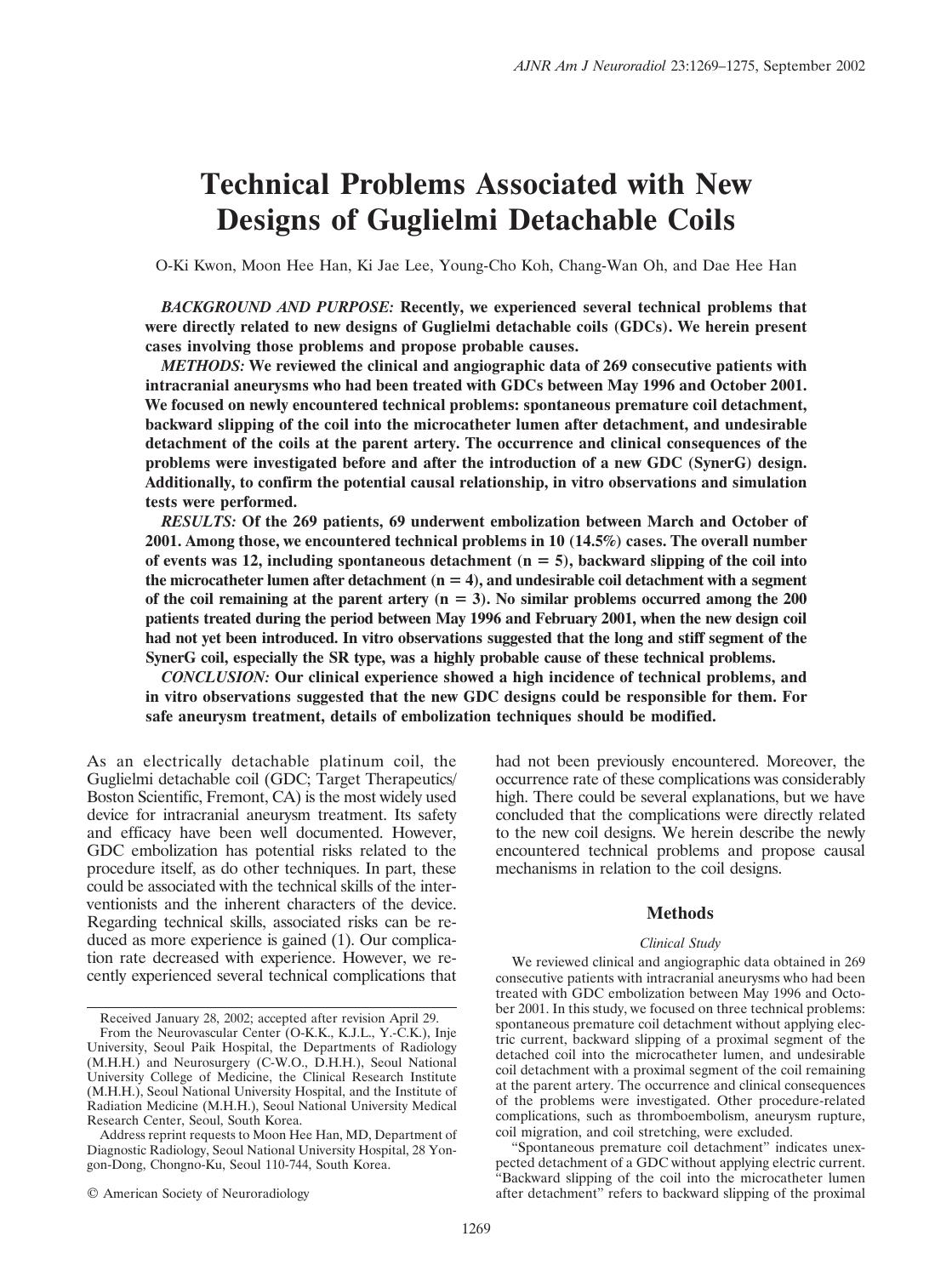coil part into the microcatheter lumen after detachment. "Undesirable coil detachment at the parent artery" refers to not being able to avoid detaching (electrically) a GDC despite that several millimeters of the proximal coil part remain in the parent artery.

A newly designed GDC system with an insulated coil part (fourth generation GDC, SynerG) was introduced at our institutions in March 2001. The incidence of the technical problems was compared before and after that period. The newly designed devices were used in 69 patients until October 2001.

#### *In Vitro Observation*

The main purpose of the in vitro investigation was to confirm any potential relationship between the structure of the GDC and the occurrence of the technical problems. A total of 52 GDCs with or without the SynerG system, including the stretch-resistant (SR) design, Soft, Ultrasoft, two-diameter, and 3D coils were used for this series.

First, structures of each type were carefully observed with magnified views by using a stereoscopic microscope. These observations were especially focused on the proximal coil segment near the detachment zone, including its length, thickness, shape, and structural composition. Second, to simulate spontaneous coil detachment, a GDC was introduced and advanced through a microcatheter into a small plastic aneurysm model. The coil was advanced until significant resistance developed, and the proximal part of the coil was deformed. Thereafter, advancement and withdrawal of the coil through the microcatheter was repeated several times until the deformed part was fractured. Additionally, manual bending of the proximal coil segment, including the detachment zone, was also tried. Third, to simulate coil interlocking, after the proximal part of a normally detached GDC was inserted into the distal end of a catheter lumen ("slipped coil"), another GDC was introduced and advanced through the microcatheter in the usual way. We focused on two points in this test: whether the second coil was freely passed despite that the detached coil had already occupied the catheter lumen and whether the two coils could be interlocked with each other within the catheter lumen. Microcatheters of 0.017-inch inner diameter (Excel-14, Target Therapeutics/Boston Scientific; and Rebar-14, Micro Therapeutics Inc., Irvine, CA) were used.

### **Results**

#### *Clinical Study*

Among the 69 patients who underwent embolization with SynerG or SynerG-SR coils between March and October of 2001, we encountered at least one of the three technical problems in 10 (14.5%) cases. The overall number of the events was 12. There were five spontaneous premature coil detachments, four technical problems associated with backward slipping of the coil after detachment, and three undesirable coil detachments at the parent artery.

The spontaneous premature coil detachment occurred either during multiple repositionings of the coil to make a coil basket (cases 4, 7, and 8) or during forceful insertion of the proximal part of the coil into a small aneurysm or compact coil mass (cases 5 and 6). Regarding the problems associated with backward slipping of the coil into the microcatheter lumen after detachment, the slipped coil part was interlocked with a subsequent coil within the catheter lumen (case 1) (Fig 1A–C), pulled back further by a suctioning force exerted during rapid withdrawal of the delivery wire (case 2) (Fig 1D), or unexpectedly retrieved into the parent artery while the microcatheter was slightly withdrawn (cases 3 and 4). In the cases of undesirable coil detachment at the parent artery (cases 5, 9, and 10), even with a significant advancing force on the microcatheter and the delivery wire and even after repositioning the guiding catheter for more support, we were not able to insert the last several millimeters of the coil into the aneurysm. Instead, the microcatheter was pushed back from the aneurysm by counterforce (Fig 2). We were not able to withdraw the coil for fear of coil stretching or migration of the previously detached coil mass.

The clinical features and the number of coils used in these cases are summarized in Table 1. Illustrative cases are presented in Figures 1 through 3. Neither the same nor similar technical problems occurred in the 200 patients treated between May 1996 and February 2001.

# *In Vitro Observations*

The proximal coil segment of the SynerG GDC system is covered with a transparent plastic (polyethylene) polymer. This polymer covers the distal end of the delivery wire proximally and the proximal part of the main platinum coil distally. Therefore, the main platinum coil part is isolated from its delivery wire. The length of this polymer part is approximately 1 mm (Fig 4A). Because of the polymer, the proximal part of SynerG GDC is tapered. GDC is detached at the proximal end to the polymer by electrolysis. In our observation, after applying electricity, the whole length of the naked stainless steel wire was completely electrolyzed without exception.

The SR system is composed of two blue 9-0 polypropylene threads that were attached at both ends of the GDC within the central coil lumen. A thin platinum wire loop of approximately 2 mm in length is used to tie these threads proximally. This wire loop is fixed into a small platinum ball proximally. Because of this long wire loop, the SynerG-SR GDC has a long (approximately 2.5 to 3 mm), straight, and stiff proximal segment (Fig 4B–E).

### *Spontaneous Detachment*

SynerG GDC was easily bent exactly at the detachment zone and easily fractured even after two or three repeated bendings (Fig 5A–C). On the other hand, the proximal part of non-SynerG GDC was very difficult to bend. When it bent, it occurred 0.5 to 1 mm distal to the detachment zone. This bending site was exactly at the distal end of the platinum metal bar that resided within the proximal coil lumen for fixing the delivery wire to the platinum coil (Fig 5D). This site was hardly fractured, because the distal coil part is too floppy to retain the bending force.

## *Coil Interlocking*

Most of the time, the GDC did not advance out of the microcatheter tip while the polymer part of a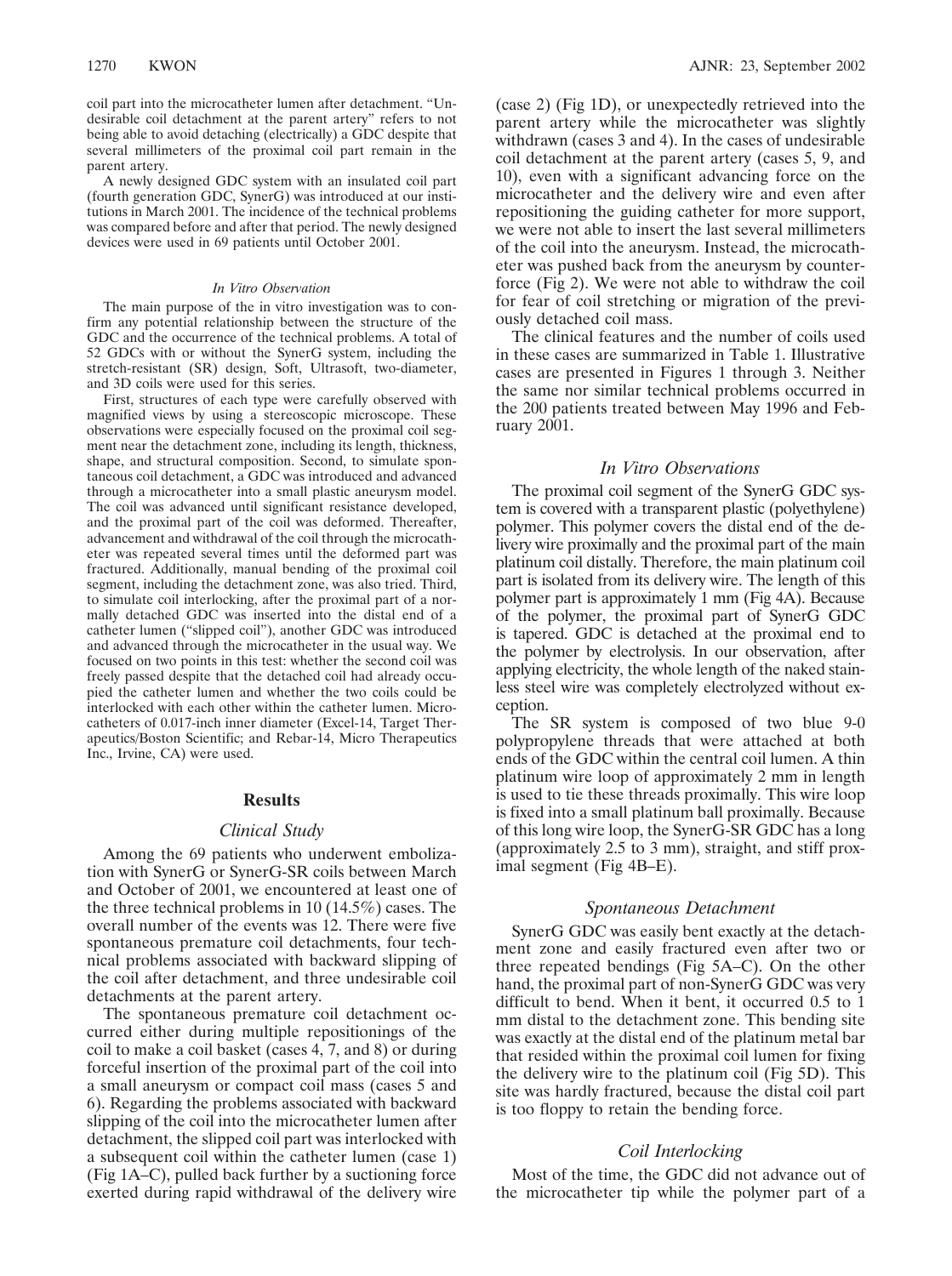

Fig 1. Backward slipping of proximal segments of the coils after detachment.

A, Case 1: 54-year-old woman with basilar artery aneurysm. During coil insertion, a coil (GDC-10, Soft, SR, SynerG, 2 mm  $\times$  6 cm) was slightly withdrawn to modify its placement. However, significant resistance was felt after several millimeters had been retrieved. The coil could not be withdrawn or advanced any further. When the catheter with the coil was retrieved, the previously delivered coil (2 mm  $\times$ 4 cm GDC-10) was also moved. We found that the two coils were firmly interlocked with each other. Image shows that catheter is removed with the two coils by simply pulling.

*B*, Fluoroscopic image from case 1 shows the two coils to be tightly jammed into the microcatheter lumen.

*C*, Magnified photographic image from case 1 shows the two coils to be tightly jammed into the microcatheter lumen.

*D*, Case 2: 53-year-old woman with ruptured basilar bifurcation aneurysm. After the second coil (GDC-10, 2-diameter, Soft, SR, SynerG, 4 mm  $\times$  8 cm) had been placed and detached uneventfully, the delivery wire was slowly retrieved approximately 10 cm under direct visualization by using fluoroscopy. After that, it was somewhat rapidly and completely withdrawn from the microcatheter. Fluoroscopic image obtained immediately after the withdrawal shows that several centimeters of the coil was pulled back through the microcatheter.

![](_page_2_Figure_8.jpeg)

Fig 2. Undesirable detachment with proximal segment of the coil remained at the parent artery.

*A*, Case 9: 66-year-old woman with ruptured posterior inferior cerebellar artery aneurysm. It was impossible to insert the last 2 mm of the second coil (GDC-10, Soft, SR, SynerG, 2 mm  $\times$  2 cm) into the aneurysm because of excessive resistance. Image shows that microcatheter is pushed out by counterforce. We could not avoid detaching the coil while leaving the proximal 2 mm in the parent artery. *B*, Final angiogram from case 9 shows proximal part of the coil within the parent artery.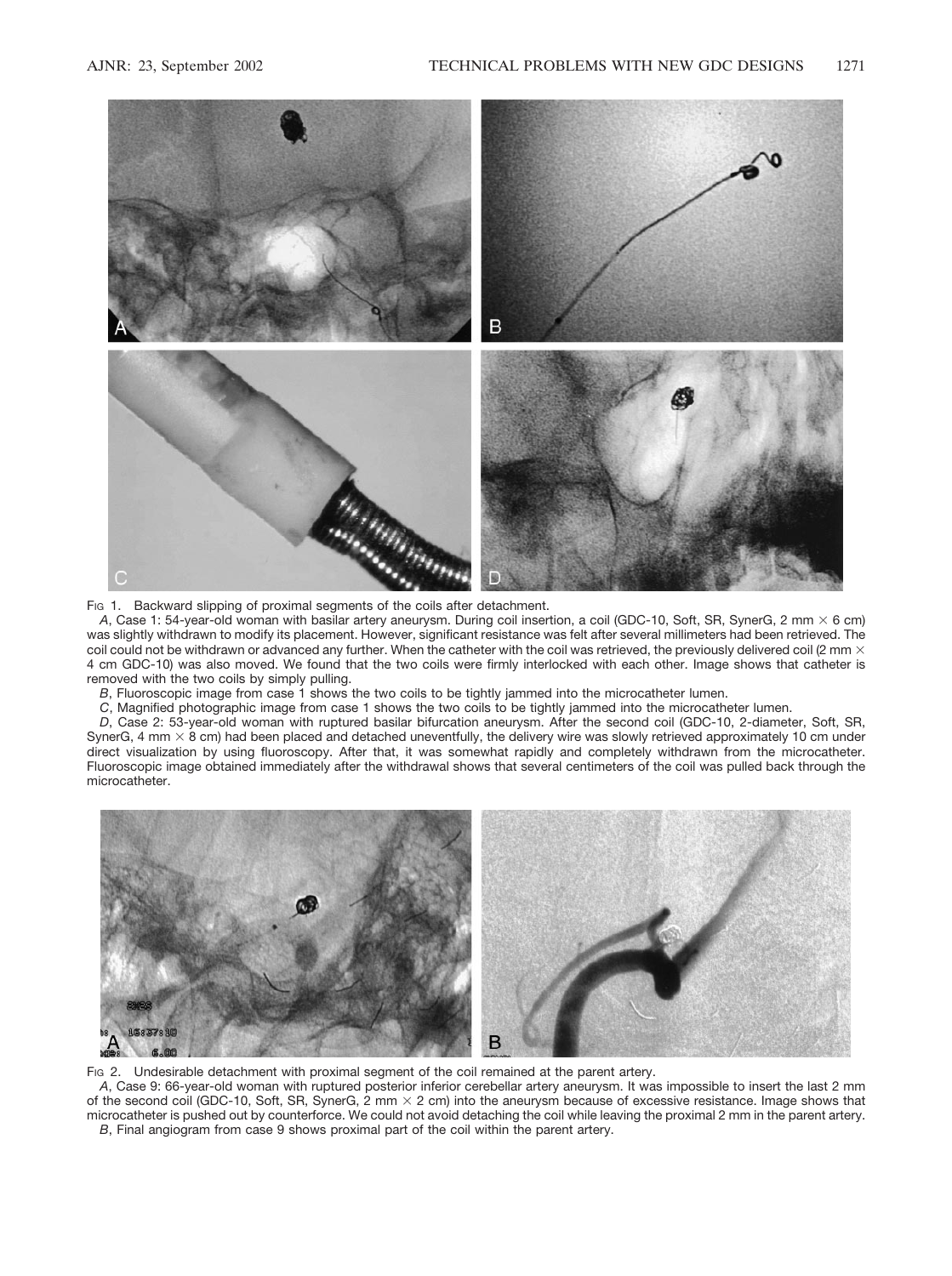**Summary of 10 technical problems during GDC deployment**

|     | Sex/Age |              |      |                |                 |                                                                        |                     |                                                                                 | Clinical    |
|-----|---------|--------------|------|----------------|-----------------|------------------------------------------------------------------------|---------------------|---------------------------------------------------------------------------------|-------------|
| No. |         | (v) Aneurysm | Size | H&H            | Event(s)        | $GDC^*$                                                                | Catheter            | Management                                                                      | Consequence |
| 1   | F/54    | <b>BA</b>    | 8    | $\overline{0}$ | SB, IL          | 6th and 7th coil/9, GDC-10,<br>$2 \times 6$ , $2 \times 4$ , S, SR, SG | Rebar14             | Removal of the interlocked<br>coils and the catheter as<br>one unit             | Uneventful  |
| 2   | F/53    | BA           | 6    | $\overline{2}$ | SB              | 2nd coil/6, GDC-10, $4 \times 8$ ,<br>2D, S, SR, SG                    | Excelsior           | Reinsertion with subsequent<br>coil                                             | Uneventful  |
| 3   | F/48    | <b>ACoA</b>  | 3    | $\overline{2}$ | SB              | last coil/2, GDC-10, $3 \times 6$ ,<br>2D, S, SR, SG                   | Rebar14             | Reinsertion with subsequent<br>coil                                             | Uneventful  |
| 4   | F/61    | <b>ICA</b>   | 10   | $\overline{0}$ | SD, SB          | last coil/7, GDC-10, $3 \times 6$ ,<br>2D, S, SR, SG                   | Excelsior           | Heparinization, antiplatelet<br>therapy                                         | Uneventful  |
| 5   | M/42    | <b>ACoA</b>  | 5    | $\overline{4}$ | SD, UD          | last coil/7, GDC-10, $2 \times 1$ , S,<br>SR, SG                       | Rebar14             | Heparinization, antiplatelet<br>therapy                                         | Uneventful  |
| 6   | M/46    | <b>ACoA</b>  | 2    | $\overline{2}$ | <b>SD</b>       | last coil/2, GDC-10, $2 \times 1$ ,<br>US, SR, SG                      | Excel14             | Coil removal with snare, no<br>further aneurysm<br>treatment                    | Uneventful  |
| 7   | F/52    | <b>ICA</b>   | 24   | $\overline{0}$ | <b>SD</b>       | 1st coil/1, GDC-18, $18 \times 30$ ,<br>2D, SG                         | Excelsior           | Urgent bypass surgery and<br>subsequent endovascular<br>occlusion of the artery | Uneventful  |
| 8   | F/58    | <b>BA</b>    | 16   | $\overline{4}$ | SD <sub>1</sub> | 1st coil/16, GDC-10, $8 \times 20$ ,<br>3D, SG                         | Excelsior           | No special management                                                           | Uneventful  |
| 9   | F/66    | <b>PICA</b>  | 3    | $\overline{2}$ | <b>UD</b>       | last coil/3, GDC-10, $2 \times 2$ , S,<br>SR, SG                       | Rebar <sub>14</sub> | Heparinization, antiplatelet<br>therapy                                         | Uneventful  |
| 10  | F/43    | <b>ACoA</b>  | 3    | $\overline{4}$ | UD              | last coil/2, GDC-10, $3 \times 6$ , S,<br>SR, SG                       | Rebar14             | Antiplatelet therapy                                                            | Uneventful  |

Note.—H&H indicates Hunt and Hess grade of subarachnoid hemorrhage; size, the largest diameter of the aneurysm (mm); BA, basilar top aneurysm; SB, slipping-back of the coil; IL, coil interlocking; S, soft-GDC; SR, stretch-resistant-GDC; SG, synerG-GDC; 2D, 2-diameter GDC; 3D, 3D GDC; ACoA, anterior communicating artery aneurysm; ICA, carotid artery aneurysm; SD, spontaneous detachment; UD, undesirable detachment at the parent artery; PICA, posterior inferior cerebellar artery aneurysm.

\* GDC coil(s) directly related to the event(s)/total number of GDCs inserted. Helical diameter (mm)  $\times$  length (cm).

normally detached SynerG GDC (slipped coil) occupied the distal catheter lumen. Sometimes, however, it did. It occurred more easily when the slipped coil was relatively fixed. The GDC-10 (outer diameter, 0.010 inch) was freely advanced from the catheter tip while the tapered proximal part of another SynerG GDC-10 resided within the distal catheter lumen (inner diameter, 0.017 inch). Sometimes, the slipped coil was pulled back further into the catheter lumen while withdrawing the newly inserted coil. It occurred by a "toothed wheel" motion of the two coils. In this case, the two coils were easily interlocked within the catheter lumen.

# **Discussion**

Technical problems associated with GDC embolization could be associated with skills of interventionists. The cases in this study were treated by two interventionists (O.K.K., M.H.H.) from two hospitals. One, a senior interventionist, has performed GDC embolization for more than 200 patients with aneurysms since early 1996. The other interventionist may be regarded as a beginner, having begun endovascular therapy only 2 years ago. The technical skills of these two interventionists could be different. However, a review of our experience showed that the recent occurrence rate of the aforementioned three technical problems was similar for both.

Details of GDC design have evolved with technologic advances. The most recent changes include the SynerG and SynerG-SR systems. The SynerG system was introduced to shorten detachment time and for more reliable detachment. It is constructed by adding a plastic polymer (polyethylene) between the platinum coil and the end of the delivery wire. Because the polymer acts as an insulator, electricity is not transmitted to the main platinum coil part. Thus, the electricity is focused on the detachment zone and is less influenced by the platinum coil mass. With this, detachment time is significantly shortened. Because it showed more reliable and consistent detachment, the manufacturer now produces only the SynerG system. The SynerG-SR system is designed to reduce the risk of coil stretching. Two 9-0 polypropylene threads are attached to both ends of the GDC within the central coil lumen. In our experience, coil stretching has been much reduced after use of the SynerG-SR GDC. Both the SynerG and SynerG-SR designs have definite advantages. However, as our observations show, they have several shortcomings related to their designs. Of them, the most critical one could be its long, straight, stiff, and tapered proximal segment. We think that all the technical problems of our cases were related to this segment.

The backward slipping of the proximal segment of the coil into the microcatheter lumen after detachment could increase when the microcatheter tip and the proximal coil segment are straightly aligned; strong advancing force is applied, and this force is retained on the microcatheter and the delivery wire. In this situation, after the delivery wire is retrieved, the microcatheter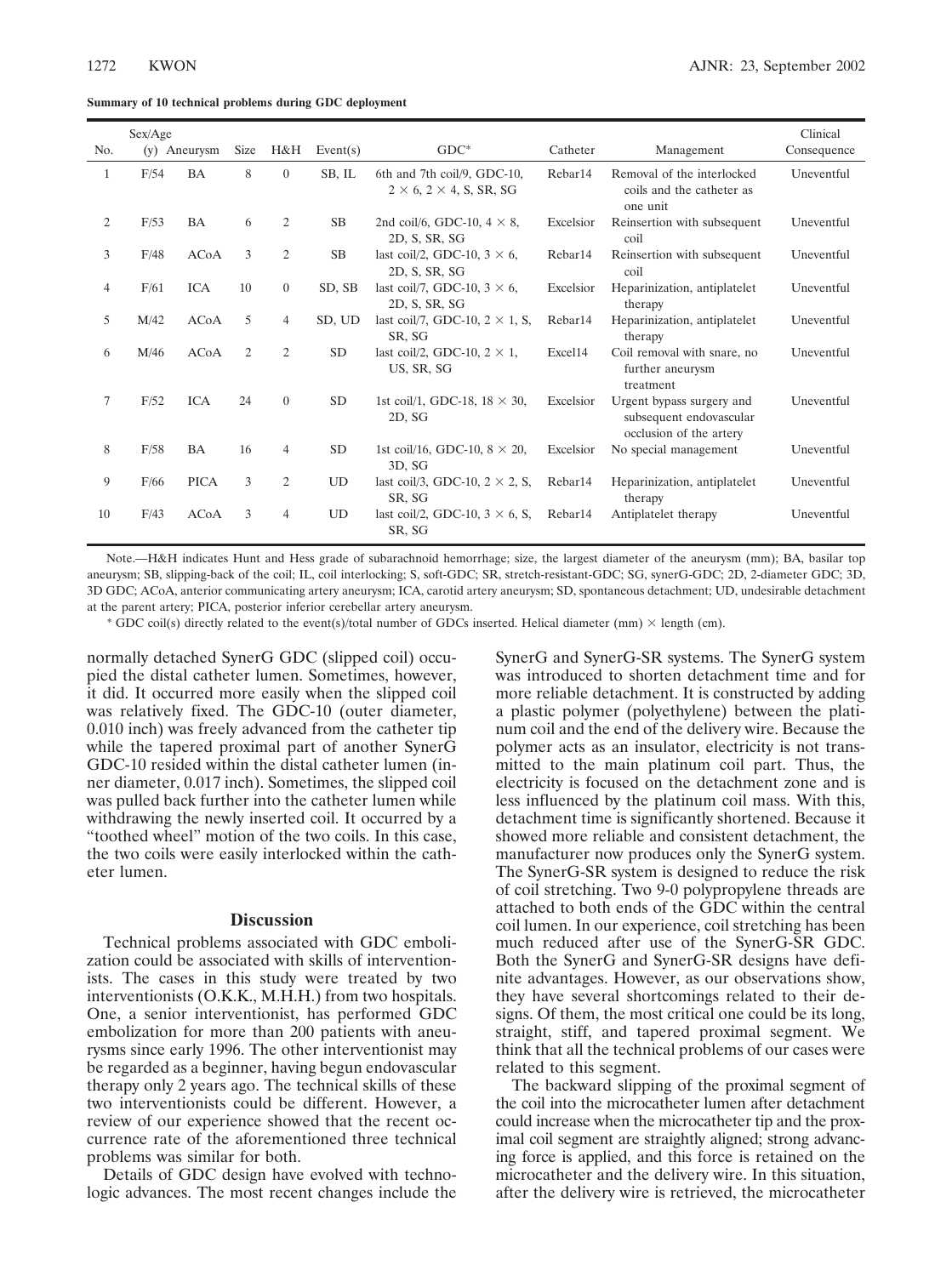![](_page_4_Figure_2.jpeg)

Fig. 3. Spontaneous premature detachment of coils.

*A*, Case 5: 42-year-old man with ruptured anterior communicating artery aneurysm. Significant resistance was felt while inserting the last several millimeters of the last coil (GDC-10, Soft, SR, SynerG,  $2 \text{ mm} \times 1 \text{ cm}$ ). Because of the resistance, the coil bent at the coil detachment zone, just beyond the catheter tip. The coil was spontaneously detached.

*B*, Magnified image from case 5 shows distal end of the delivery wire of this case (*left*) and a normally (electrically) detached coil (*right*). *C* and *D*, Case 6: 46-year-old man with ruptured anterior communicating artery aneurysm. Two coils (GDC-10, Ultrasoft, SR, SynerG, 2 mm  $\times$  2 cm and 2 mm  $\times$  1 cm) were migrated into distal A2 during the procedure. They were removed with a snare (Goose-Neck Snare; Microvena, White Bear Lake, MN). Fluoroscopic images show that one of the coils is entrapped by the snare loop. The long and straight proximal segment of the coil is paradoxically helpful for capturing and holding with the snare loop.

moves toward the proximal coil segment and the proximal coil part slips backward after release from the advancing force. Thus, the proximal part of the coil becomes resided within the catheter lumen. Inadequate alignment between the catheter and coil markers can offer additional risk. The slipped coil part blocks the advance of a subsequent coil or becomes jammed and interlocked with it during forceful insertion. It may be pulled back further into the microcatheter by suctioning force exerted by rapid withdrawal of the delivery wire. In some cases, the coil may be retrieved unexpectedly into the parent artery while withdrawing the microcatheter. Sometimes, the retrieved coil seems to be firmly attached to the microcatheter tip. We think this attachment may be developed by electrically induced thrombi at the coil detachment zone or spontaneously formed thrombi near the catheter tip.

The long and stiff proximal segment could easily cause bending and fracturing at the slender detachment zone. In addition, inserting this long and stiff segment into a small aneurysm or compact coil mass is very difficult and potentially dangerous. Fortunately, our cases did not have serious or fatal clinical

consequences from these. However, we think that all events in our cases could have.

Our clinical experience and in vitro observations suggest that several technical modifications are needed for coil embolization using newly designed GDCs. First, interventionists must take particular care when they treat small aneurysms by using the SynerG-SR GDC. It has a 2.5- to 3-mm-long and stiff proximal segment. To place this segment into a small aneurysmal sac, significant force is likely to be transmitted to the aneurysmal walls, which may be fragile. Use of the non-SR system could be desirable. However, even with the non-SR system, the proximal segment of the SynerG GDC is still long and stiff.

Second, during coil insertion, interventionists need to observe carefully whether an angulation is made between the detachment zone and the catheter tip. The angulation implies that the detachment zone is being bent. Repeated coil withdrawal and advancement could snap the detachment zone and result in unexpected premature coil detachment. Even without repeated coil movement, persistent pushing force may cause the coil to bend more and become fractured. The end of the fractured delivery wire is very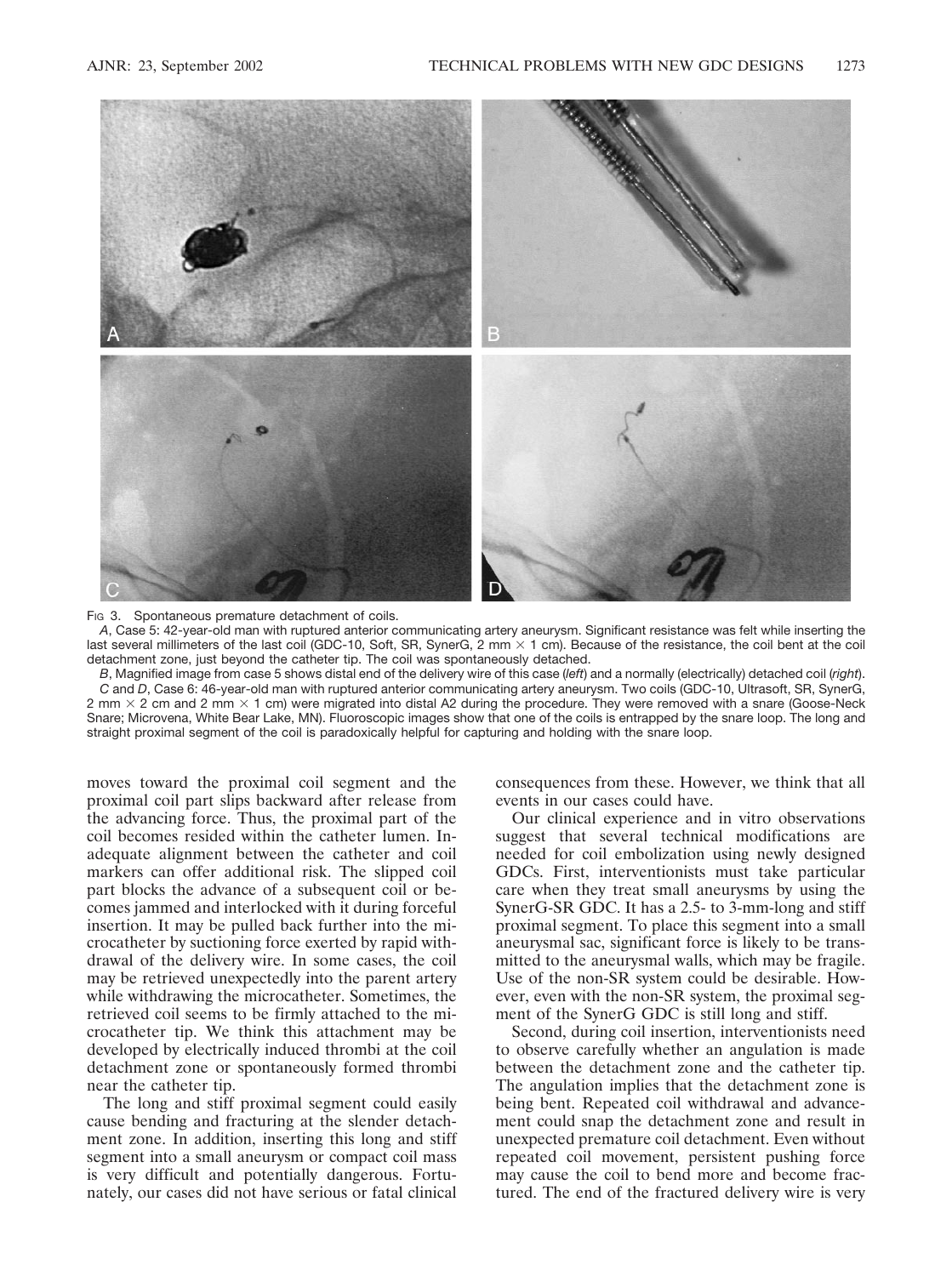![](_page_5_Picture_2.jpeg)

sharp. With retained pushing force, the tip of the delivery wire may move in an unexpected direction and injure vessels or aneurysmal walls. If premature detachment is anticipated, reducing the force by slightly retrieving the microcatheter is required. This could be achieved by retrieving the delivery wire, but when the detachment zone is already bent, retrieving it into the catheter causes repetitive bending, which can render it more likely to fracture.

18827883

Third, interventionists should remember that the distal catheter lumen can be occupied by the proximal coil segment after detachment. It could occur more easily when the proximal coil part is placed straight and close to the catheter lumen (depends on marker alignment) and after difficult coil insertion. It may cause serious complications if neurointerventionists do not recognize or anticipate it. Rapid withdrawal of

![](_page_5_Picture_5.jpeg)

![](_page_5_Picture_6.jpeg)

FIG 4. Photographs and fluoroscopic image show the proximal segment of SynerG GDC. One division of the ruler in photo $graphs = 1 mm$ .

*A*, Photograph shows the proximal segments of non-SynerG (*left*) and SynerG-SR (*right*) GDC.

*B*, Photograph shows the long and straight proximal segment of the SynerG-SR GDC (GDC-10, Ultrasoft, SR, SynerG, 2 mm  $\times$  1 cm).

*C*, Photograph shows the long and straight proximal segment of the SynerG-SR GDC (GDC-10, Soft, SR, SynerG, 2 mm  $\times$  1 cm). *D*, Photograph shows the long platinum wire loop to hold a 9-0

polypropylene thread loop. Note the length of the wire loop.  $E$ , Fluoroscopic image shows 2 mm  $\times$  8 cm SynerG-SR (*left*) and the same sized non-SynerG (*right*) GDC. Note the different proximal parts of the coils. The diameter of the *black circle* is 10 mm.

the delivery wire may induce further backward pulling of the coil into the catheter. Slow withdrawal under direct fluoroscopic observation is preferred. If a significant length of the coil is already pulled back into the microcatheter lumen, it can be reinserted into the aneurysmal sac by pushing it with another coil. However, forceful pushing may produce coil jamming or interlocking inside the catheter lumen. Gentle, repeated tapping of the end of the pulled coil would be better. Instead of another coil, use of a mircoguidewire may be preferred.

In general, the occupancy of the distal catheter lumen by the proximal coil end cannot be directly visualized, because this segment of the coil is very short and radiopacity is often overlapped with the distal catheter marker and the coil mass. In our experience, we recognized it when we were not able to